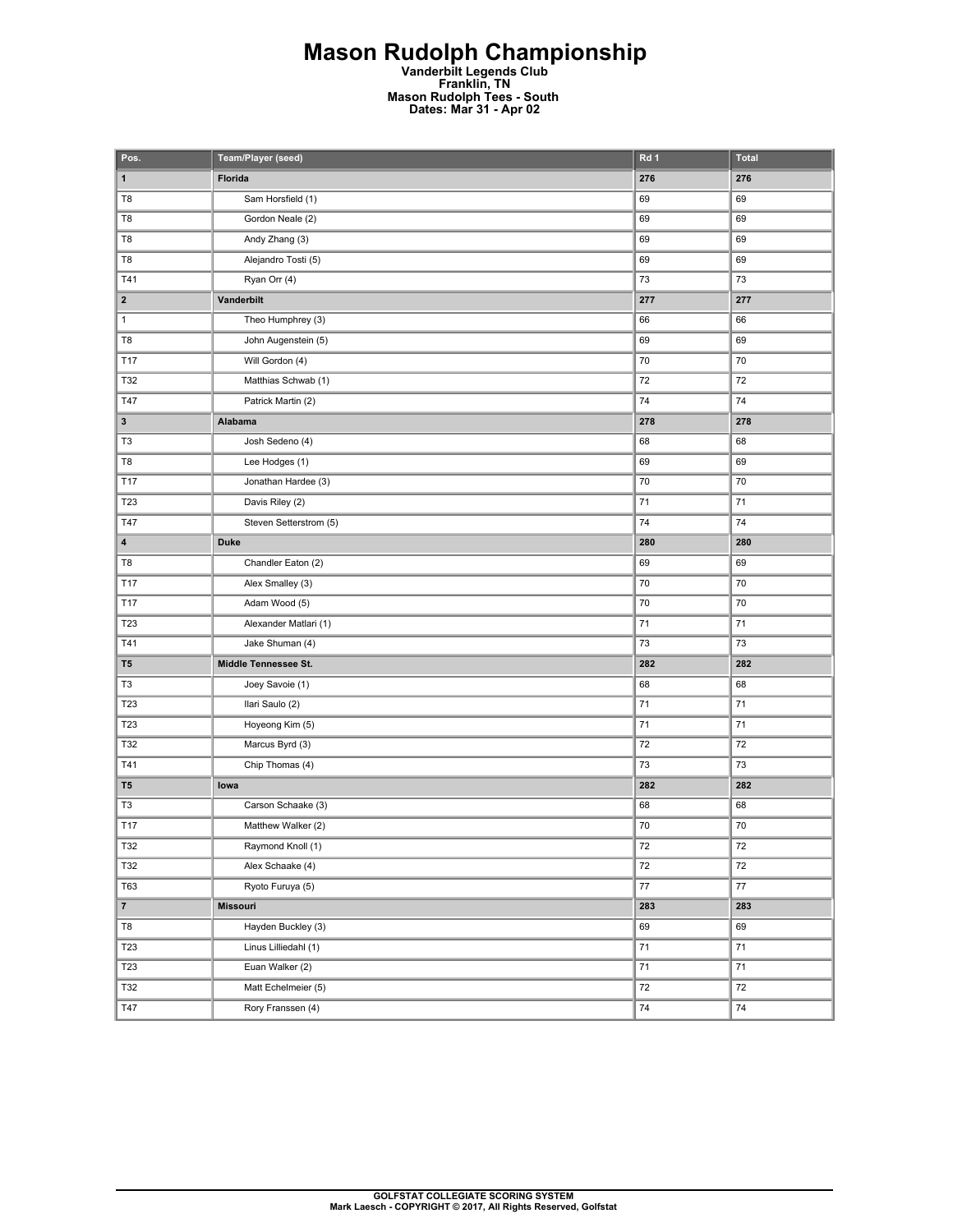| Pos.                    | Team/Player (seed)          | Rd 1       | <b>Total</b> |
|-------------------------|-----------------------------|------------|--------------|
| 8                       | Liberty                     | 286        | 286          |
| T <sub>3</sub>          | Kieran Vincent (4)          | 68         | 68           |
| T23                     | Isaiah Logue (1)            | 71         | 71           |
| T41                     | Gabe Lench (2)              | 73         | 73           |
| T47                     | Mickey DeMorat (3)          | 74         | 74           |
| <b>T55</b>              | Payton Taylor (5)           | 75         | 75           |
| 9                       | <b>Troy</b>                 | 288        | 288          |
| T <sub>3</sub>          | Calum Masters (5)           | 68         | 68           |
| T23                     | Luke Moser (1)              | 71         | 71           |
| T47                     | Clay Vannoy (2)             | 74         | 74           |
| T <sub>55</sub>         | Jared Bettcher (3)          | 75         | 75           |
| T <sub>55</sub>         | Cam Norman (4)              | 75         | 75           |
| 10                      | <b>Southern Illinois</b>    | 291        | 291          |
| T23                     | Brandon Carlson (5)         | 71         | 71           |
| T32                     | Matt Greenfield (1)         | 72         | 72           |
| T32                     | Peyton Wilhoit (2)          | 72         | 72           |
| T61                     | Frankie Thomas (3)          | 76         | 76           |
| T71                     | Sam Meek (4)                | 79         | 79           |
| 11                      | <b>Miami University(OH)</b> | 295        | 295          |
| T8                      | Patrick Flavin (2)          | 69         | 69           |
| T41                     | Greg Conrad (3)             | 73         | 73           |
| T47                     | Brian Ohr (1)               | 74         | 74           |
| T71                     | J.D. Fletcher (5)           | 79         | 79           |
| 77                      | Josh Cushing (4)            | 82         | 82           |
| 12                      | East Tennessee St.          | 297        | 297          |
| $\overline{\mathbf{c}}$ | Mateusz Gradecki (2)        | 67         | 67           |
| T47                     | Cayman Ratliff (5)          | 74         | 74           |
| T63                     | Zack Ford (4)               | 77         | $77 \,$      |
| T71                     | Trevor Hulbert (1)          | 79         | 79           |
| 76                      | Geuntae Kim (3)             | 81         | 81           |
| 13                      | <b>Belmont</b>              | 299        | 299          |
| T17                     | McCullough Pickens (2)      | 70         | 70           |
| <b>T55</b>              | Nate Thomson (3)            | 75         | 75           |
| T63                     | Logan Matthews (4)          | 77         | $77 \,$      |
| T63                     | Parker Buck (5)             | 77         | $77\,$       |
| T69                     | Daniel Booker (1)           | ${\bf 78}$ | 78           |
| 14                      | <b>Ball State</b>           | 303        | 303          |
| T32                     | Timothy Wiseman (3)         | $72\,$     | 72           |
| T47                     | Michael Makris (2)          | 74         | 74           |
| <b>T63</b>              | Johnny Watts (1)            | $77\,$     | $77\,$       |
| T74                     | Michael VanDeventer (4)     | 80         | 80           |
| T74                     | Colin Proctor (5)           | 80         | 80           |